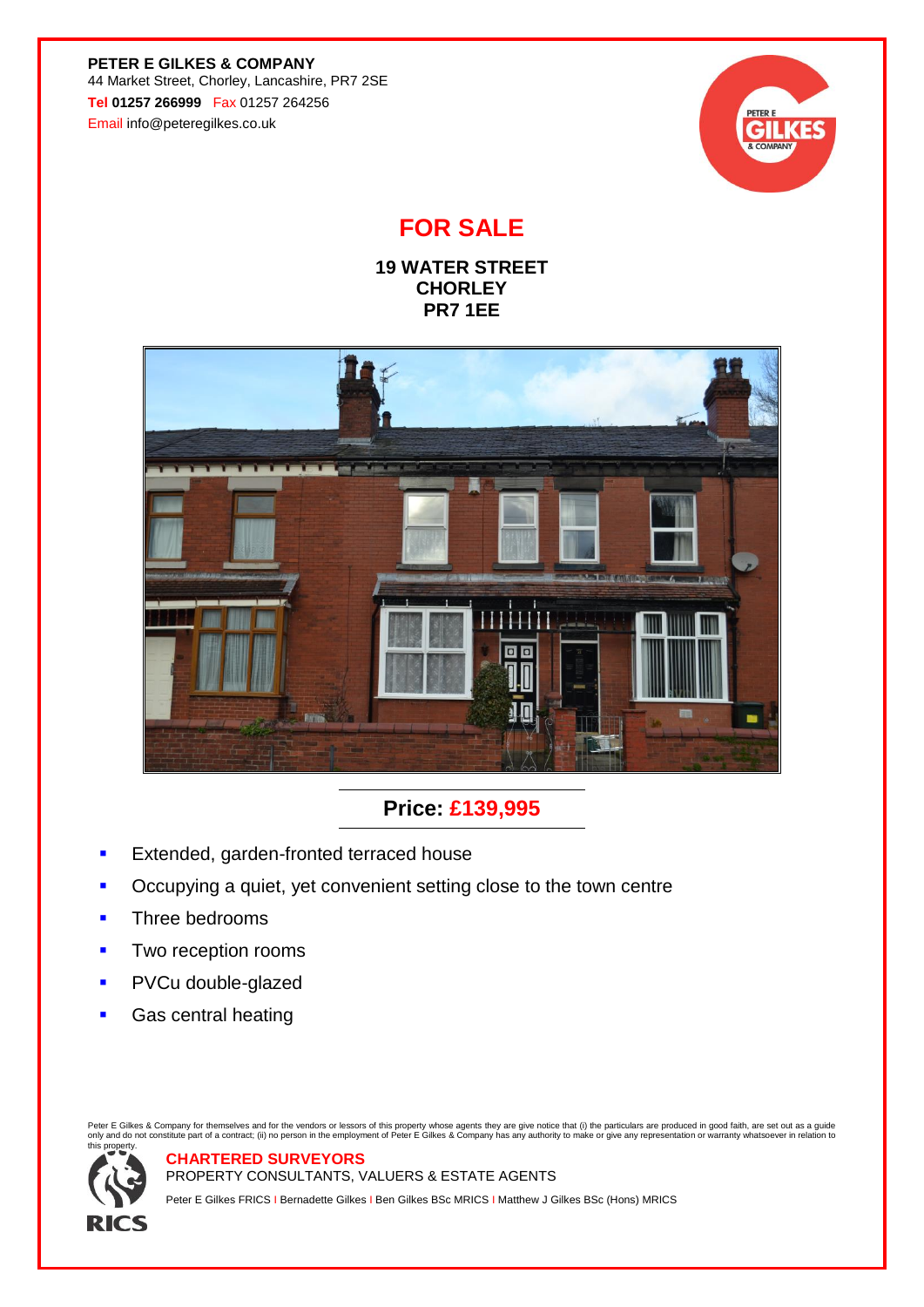**Description:** Situated in a quiet, yet convenient setting close to the town centre, this extended, garden-fronted terraced house benefits from recent improvements including new central heating boiler and radiators, PVCu double-glazed windows, fitted kitchen and a modern three-piece bathroom suite. A viewing is essential to appreciate the appealing qualities this home has to offer.

**Floor Plans:** The floor plan is for illustration purposes and not to scale:



#### **Accommodation: Ground Floor**

*(all sizes are approx)* Vestibule

Period style front door and timber panelling to walls.

Lounge 4.5m x 4m excluding bay (14'11 x 13' excluding bay) Decorative fireplace with slate hearth. Period style ceiling rose, picture rail and dado rail. Central heating radiator. PVCu double-glazed windows.

Sitting Room 4.5m x 3.7m (14'11 x 12')

Store under stairs. Central heating radiator. PVCu double-glazed window.

Kitchen 4.6m x 2.4m (15'2 x 7'11)

Range of grey wall cupboards, base cupboards and drawers with stainless steel effect T Bar handles, complemented with black granite laminate worktops including stainless steel 1.5 sink unit, drainer and chrome single lever tap. Integrated appliances with electric hob, oven, extractor hood, fridge and freezer. Gas combination central heating boiler and radiators. PVCu double-glazed windows and door.

#### Utility Room / Cloakroom 2.1m x 1.4m (7' x 4'9)

Grey wall cupboards, base cupboards with black granite laminate worktop and stainless steel sink unit. Plumbed for washing machine. Dual flush, close couple WC.

#### **First Floor**

Landing

Bedroom 1 4.5m x 2.8m (14'11 x 9'4)

Fitted wardobes, top boxes and dressing table. Central heating radiator. PVCu double-glazed window.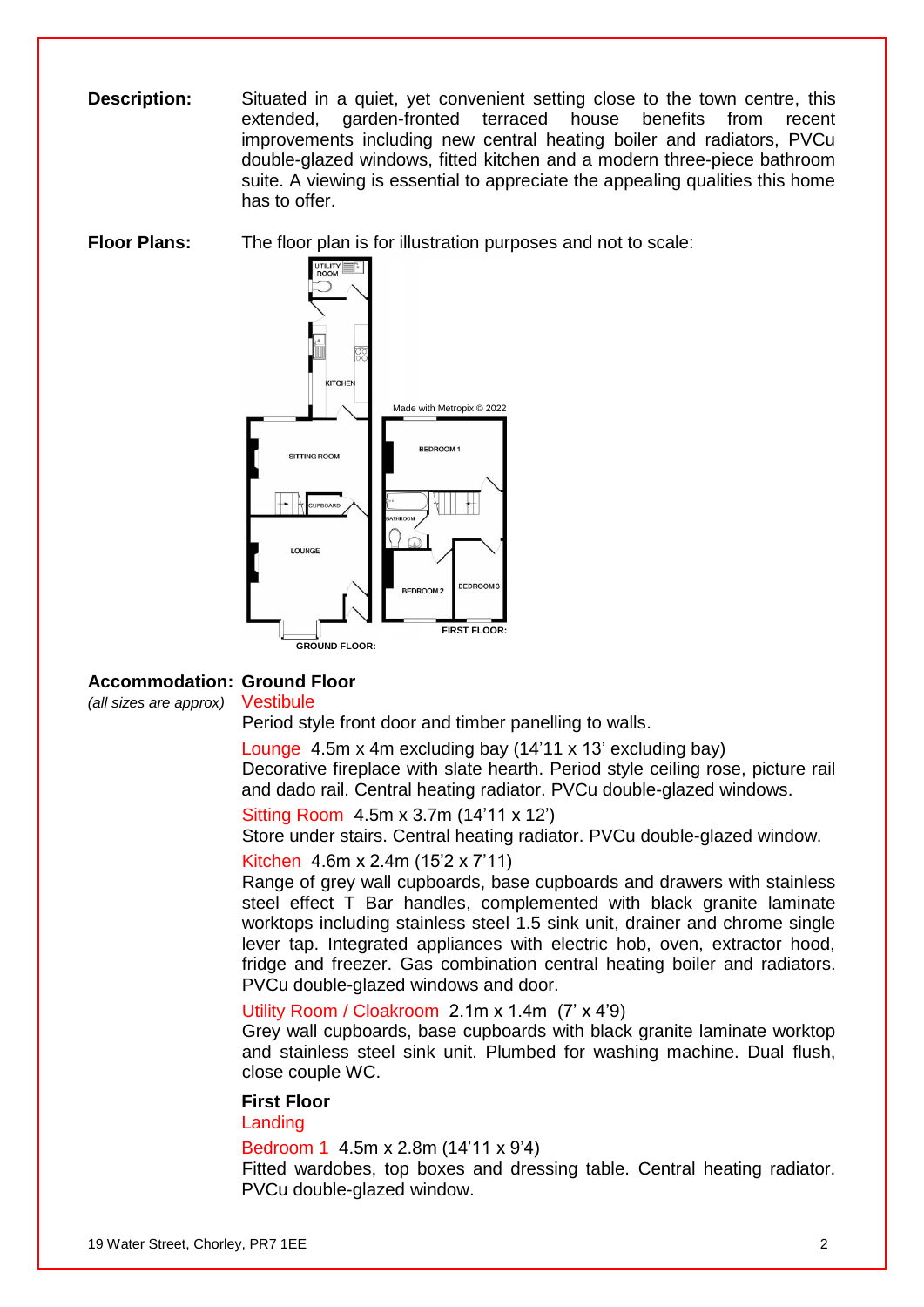| (continued)           | <b>Accommodation:</b> Bedroom 2 2.7m x 2.6m max $(8'10 \text{ max } x 8'8 \text{ max})$<br>Central heating radiator. PVCu double-glazed window.<br>Bedroom 3 3.1m x 1.8m (10'2 x 5'11)<br>Central heating radiator. PVCu double-glazed window.<br><b>Bathroom</b><br>White 3-piece suite comprising of dual flush WC, pedestal wash basin and<br>bath with shower attachment and shower screen. Central heating radiator. |
|-----------------------|---------------------------------------------------------------------------------------------------------------------------------------------------------------------------------------------------------------------------------------------------------------------------------------------------------------------------------------------------------------------------------------------------------------------------|
| <b>Outside:</b>       | At the front of the house is a low maintenance garden and to the rear is a<br>traditional yard which benefits from not being outlooked.                                                                                                                                                                                                                                                                                   |
| Tenure:               | We understand the site is Leasehold for the residue of a 999-year term and<br>subject to a nominal Ground Rent.                                                                                                                                                                                                                                                                                                           |
| <b>Energy Rating:</b> | Awaiting assessment.                                                                                                                                                                                                                                                                                                                                                                                                      |
| <b>Assessment:</b>    | According to the Valuation Agency's website the house has been placed in<br>Band A and currently equates to a Council Tax of approximately £1310.                                                                                                                                                                                                                                                                         |
| To View:              | Strictly by appointment with Peter E Gilkes & Company and with whom all<br>negotiations should be conducted.                                                                                                                                                                                                                                                                                                              |
| Note:                 | All services throughout the property are untested. Interested parties must<br>satisfy themselves as to the condition of the central heating system and<br>any other appliances and fittings where applicable.                                                                                                                                                                                                             |